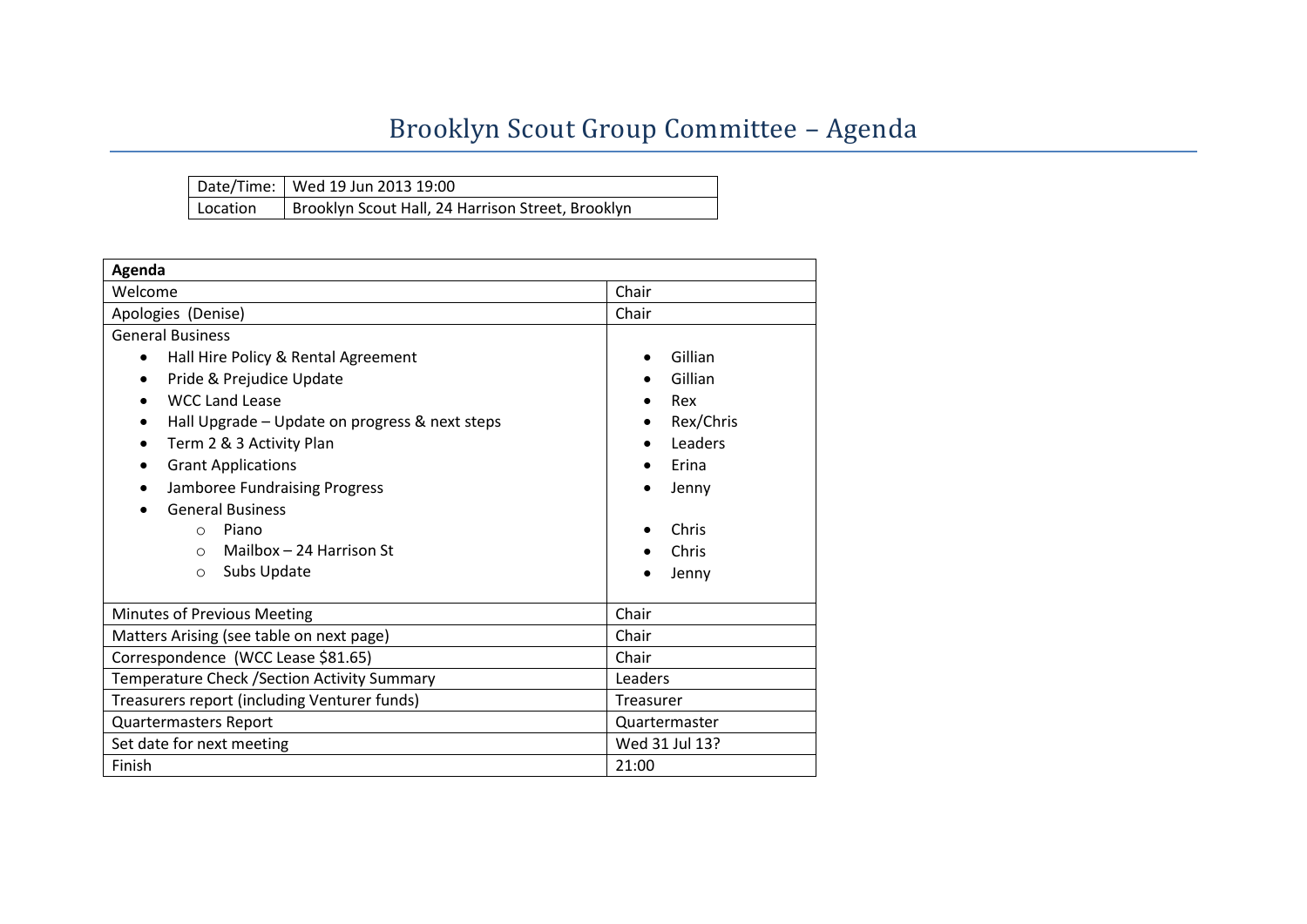| 13/23 | 22/05/2013 | Prepare standard terms and conditions for hall hire           | Gillian  | 19/06/2013 | Open   |                                 |
|-------|------------|---------------------------------------------------------------|----------|------------|--------|---------------------------------|
|       |            | Oliver to work with Mel to reconcile Venturer funds           |          |            |        |                                 |
|       |            | accurately, based on past and current records (in             | Oliver / |            |        |                                 |
| 13/22 | 22/05/2013 | preparation for expanded unit)                                | Mel      | 31/07/2013 | Open   |                                 |
|       |            | Andrew to work with Erina to co-ordinate a grant              | Andrew / |            |        |                                 |
| 13/21 | 22/05/2013 | application (for tent and gear replacement)                   | Erina    | 30/06/2013 | Open   |                                 |
|       |            | Organise next Group Leaders meeting (to ensure co-            |          |            |        |                                 |
| 13/20 | 22/05/2013 | ordination of activities)                                     | Gavin    | 30/06/2013 | Open   |                                 |
|       |            | Put together a costed list of full gear inventory required to |          |            |        |                                 |
| 13/19 | 17/04/2013 | hold a full group camp                                        | Andrew   | 30/06/2013 | Open   |                                 |
|       |            | Ask leaders planning activities that require payments to      |          |            |        |                                 |
|       |            | drop an email to Mel alerting her that payments will be       |          |            |        |                                 |
|       |            | coming in - just needs to be 'Kaitoke cub camp, \$30 EOM'     |          |            |        |                                 |
|       |            | etc, and to ask parents to code on their bank payments        |          |            |        | Move to leaders meeting to      |
| 13/18 | 17/04/2013 | too.                                                          | Gavin    | 22/05/2013 | Closed | follow-up                       |
|       |            | Followup with children who decide not to stay                 |          |            |        |                                 |
|       |            | (particularly those who have paid for the full year) and see  |          |            |        | Denise already does a call to   |
|       |            | if there are other ways we can improve the experience so      |          |            |        | Mum or Dad of scouts to see     |
| 13/17 | 17/04/2013 | they are more likely to remain.                               | Jenny    | 6/06/2013  | Open   | why they aren't coming          |
|       |            | Remind leaders about the various tools now available          |          |            |        |                                 |
|       |            | (welcome pack, website etc) and discuss how parents and       |          |            |        | Move to leaders meeting to      |
| 13/16 | 17/04/2013 | their children who are new can be made to feel welcome.       | Gavin    | 22/05/2013 | Closed | follow-up                       |
|       |            | Remind parents who haven't paid of the outstanding            |          |            |        |                                 |
|       |            | amounts. A welfare fund is available for those who            |          |            |        |                                 |
| 13/15 | 17/04/2013 | struggle to pay.                                              | Jenny    | 29/05/2013 | Open   |                                 |
|       |            | Work with Sue who takes the roll at cubs to determine         |          |            |        |                                 |
| 13/14 | 17/04/2013 | whose payment is still outstanding.                           | Jenny    | 19/06/2013 | Open   |                                 |
|       |            | Ask Louise (Harriet and Frances' mum) to organise a hall      |          |            |        |                                 |
|       |            | cleaning rota starting with Scout parents, then Cub           |          |            |        |                                 |
| 13/13 | 17/04/2013 | parents                                                       | Jenny    | 22/05/2013 | Closed | Denise/Jenny will sort this out |
|       |            | Update the leaders council on the idea to use the calendar    |          |            |        |                                 |
|       |            | and encourage the behaviour of regularly checking and         | Bob or   |            |        | Move to leaders meeting to      |
| 13/12 | 17/04/2013 | updating events and activities                                | Andrew   | 22/05/2013 | Closed | follow-up                       |